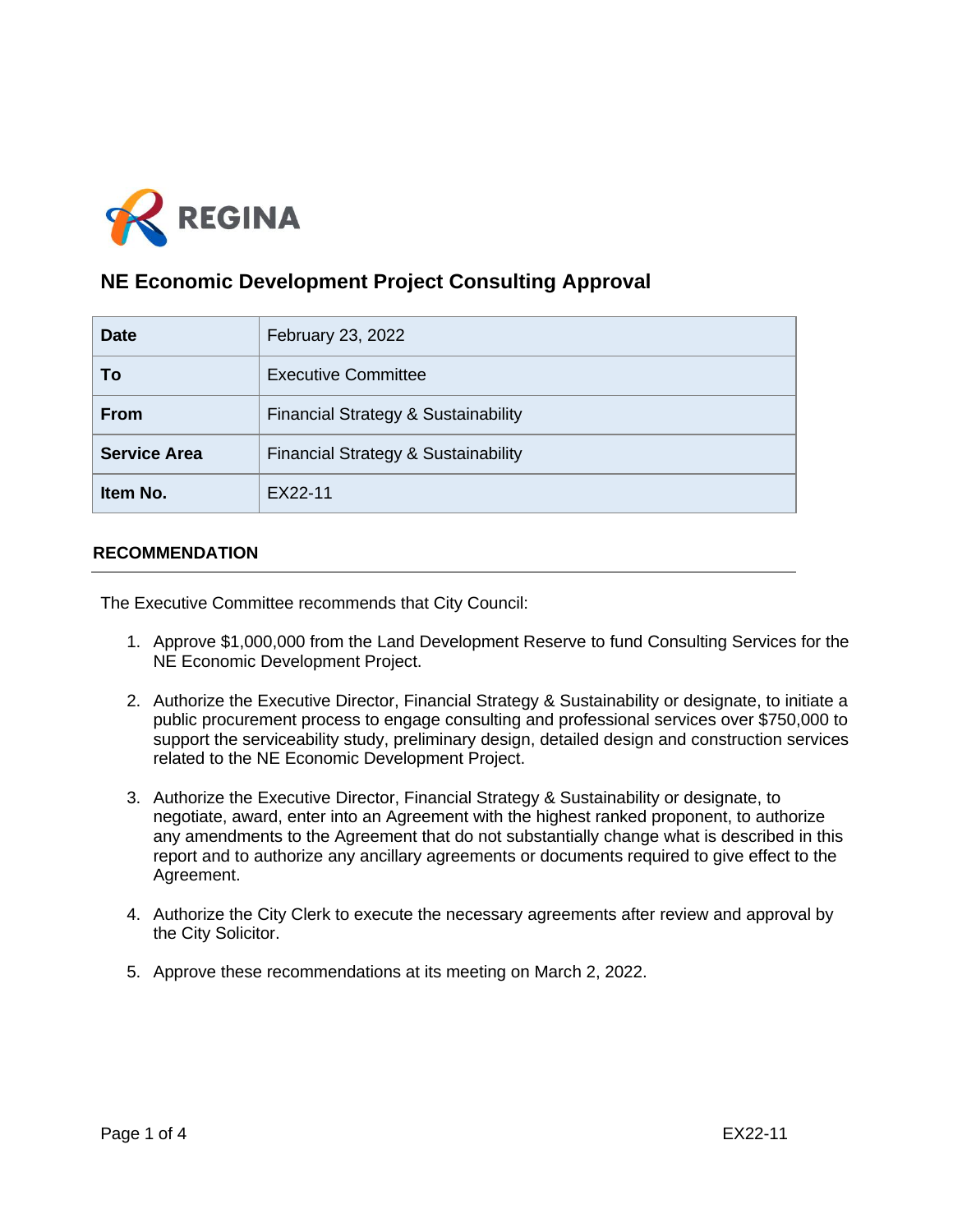Administration recommends the issuance and award of a Negotiated Request for Proposal (NRFP) for engineering consulting and professional services for the NE Economic Development Project (Project). Council approval is required as per *The Regina Administration Bylaw No. 2003-69*, Schedule D, Section 7 to issue and award the NRFP, as the consultant's fees are expected to exceed \$750,000.

Under the proposed scope of work, Administration will hire a consultant to prepare wastewater and potable water serviceability strategies for the NE and advance preliminary design for the NE Economic Development Project (the "Initial Work"). Should either the proposed Viterra or FCL/AGT developments proceed then the same consultant would be engaged to complete detailed design, tender and construction services for required system improvements (the "Subsequent Work"). The Initial Work is anticipated to be less than the \$750,000 threshold requiring City Council approval, however, to maintain continuity in the design; to meet project deadlines; and in keeping with recommendations in the Efficiency Review, Administration is requesting approval of the full amount so that should the Viterra or FCL/AGT projects proceed, that Administration may engage the same consultant to move into the Subsequent Work phase of the project.

# **IMPACTS**

### **Financial Impact**

Funding for serviceability studies and design services to support new economic growth opportunities were not included in previous budgets. Administration has determined a need to advance this work in support of emerging opportunities. As the economic development activity is projected to occur on lands owned by the City and optioned to Viterra and FCL for the purpose of economic development, that the funding needed to advance the work be funded from the Land Development Reserve. Should the land purchase option agreements be exercised by Viterra and FCL, the Land Development Reserve will receive approximately \$9.4 million from the sale of the lands.

### **Policy/Strategic Impact**

This proposal is consistent with the policies contained within *Design Regina: The Official Community Plan Bylaw No. 2013-48* (OCP) (as amended), which provides the framework to guide the development of the City's infrastructure to accommodate long-term growth and economic development.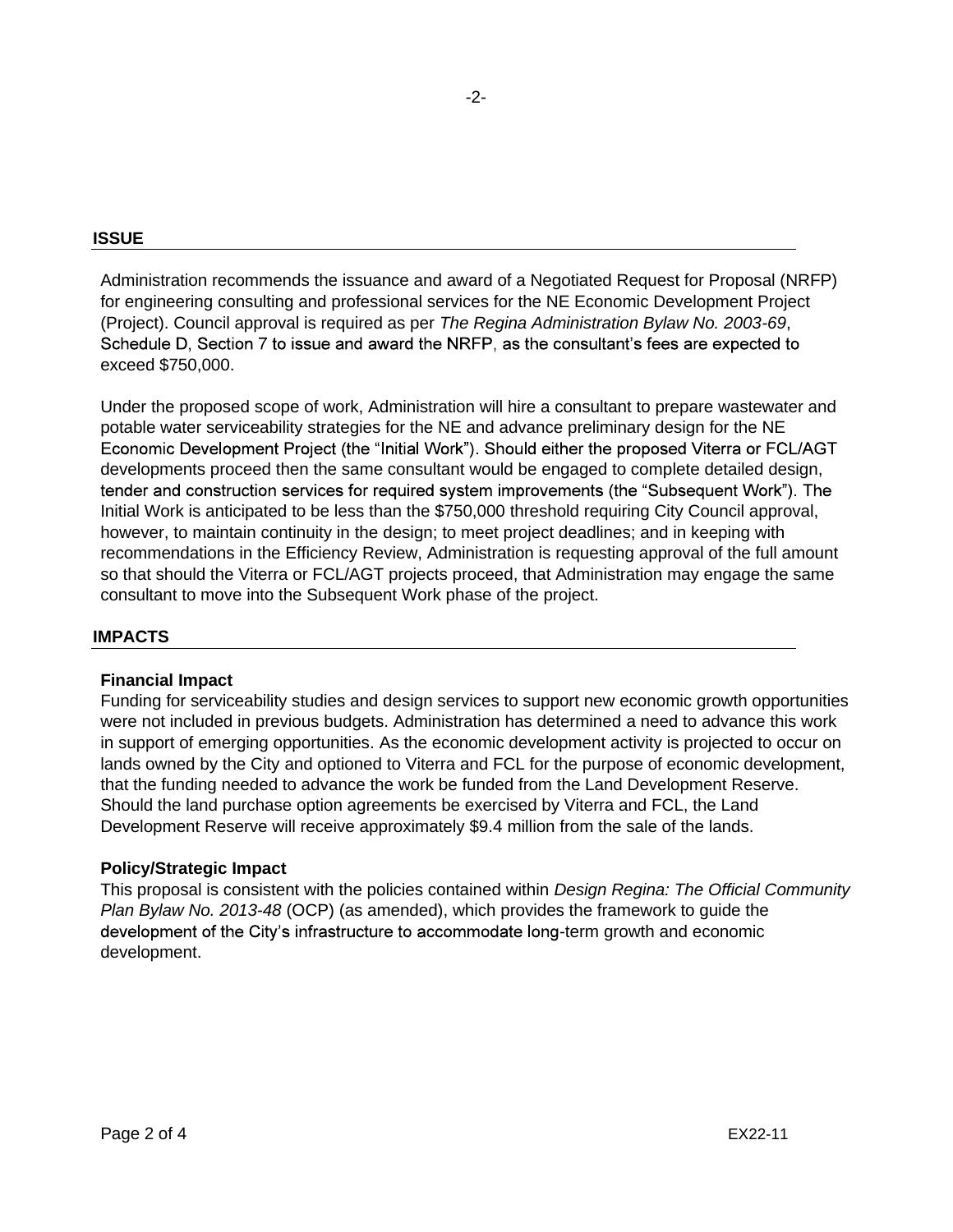## **Environmental Impact**

Council set a community goal for the City of achieving net zero emissions and sourcing of net zero renewable energy by 2050. In support of this goal, Council asked Administration to provide energy and greenhouse gas implications of recommendations so that Council can evaluate the climate impacts of its decisions. The recommendations in this report have limited direct impacts on energy consumption and greenhouse gas emissions. The servicing for the northeast area will support the future carbon capture initiative announced by Federated Cooperators Limited on October 21, 2021.

### **OTHER OPTIONS**

### **Deferral**

Deferral of the serviceability study and preliminary design would lead to a continued gap in understanding of servicing strategies for the northwest and northeast of the City and will lead to an un-achievable deadline for provision of services to Viterra.

#### **In-House Design**

Internal resources are fully allocated to other initiatives, ongoing reactive maintenance work and capital projects. Other projects would have to be delayed to advance this project using in-house resources.

#### **COMMUNICATIONS**

None with respect to this report.

### **DISCUSSION**

Engineering consultants are required to determine servicing solutions for wastewater and potable water for the NE Economic Development Project (Project). The catchment area for the Project includes land north of the refinery and east of Winnipeg Street and specifically services to Viterra and FCL/AGT. The Project catchment area also includes the land west of Winnipeg Street, remaining developments within City limits including McCarthy North, Skywood, Torkin Industrial, portions of Hawkstone, Hawkstone Industrial, portions of Kensington Greens, Somerset and Kensington Greens/Somerset Industrial. These areas include a mix of residential, industrial and commercial uses.

Previously, northwest and northeast serviceability studies were completed in 2008 and 2012, respectively. These studies did not contemplate the significant and specific needs of the proposed Viterra and FCL/AGT projects. Updates to these studies are required to accommodate servicing requirements and will incorporate changes that have occurred in the water and wastewater systems.